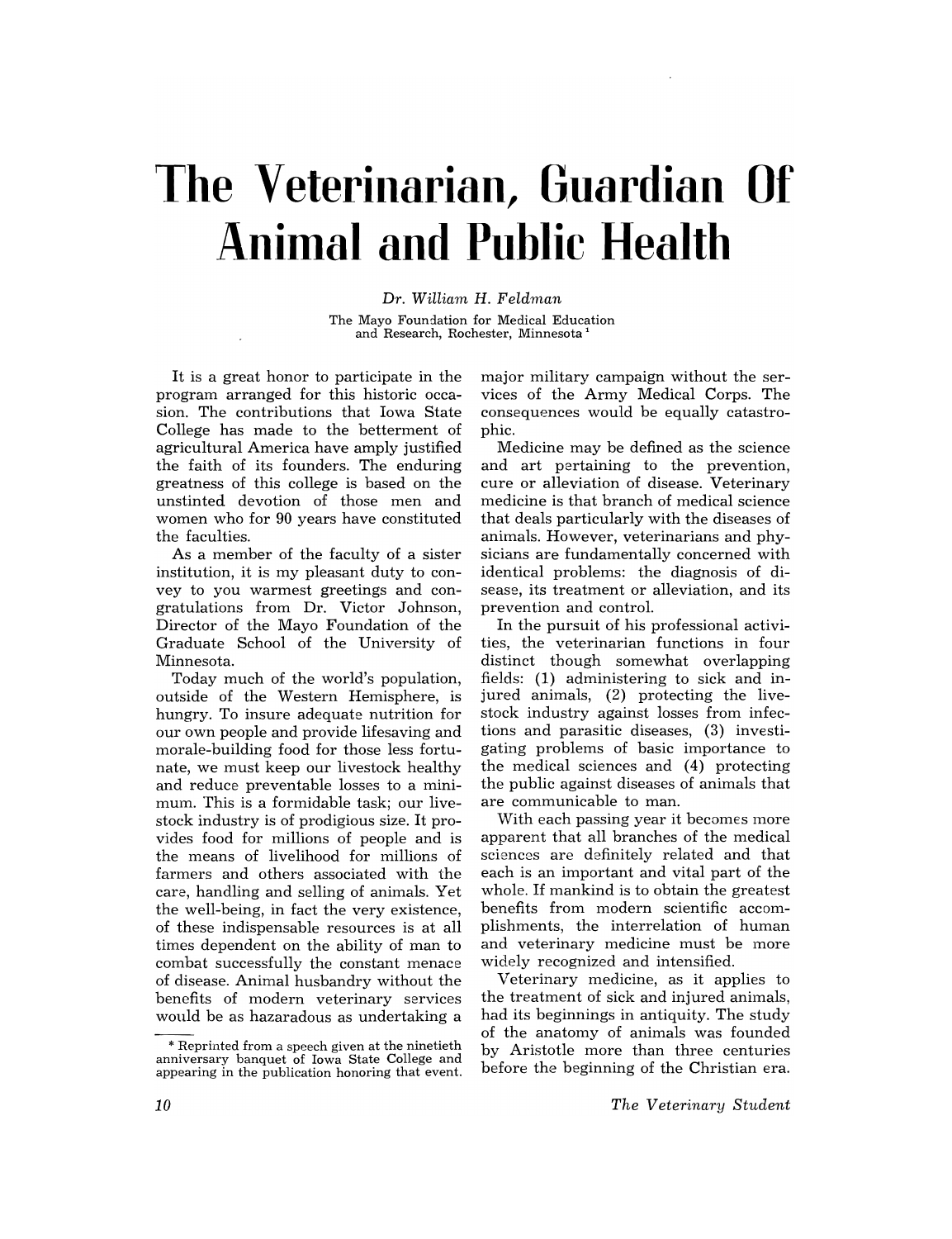However, little of our present knowledge of veterinary medicine was contributed by those who practiced the art before the modern era. The treatment of sick animals was for the most part shrouded in superstititions and for centuries it was purely empirical.

Of some significance in the evolution of the study of diseases of animals were the Crusades (eleventh through thirteenth centuries). Since the Crusaders used horses to a great extent, the health of their animals was of primary importance. Another factor accounting for the emphasis placed on the study of the horse in health and disease during the Middle Ages was the popularity of horsemanship among the nobility. Furthermore, as Stange pointed out, the military power of various ruling kings was dependent largely on "horsepower" and campaigns could be won or lost deperiding on the condition of the horses.

It was not until the beginning of the present century that serious attention was given to the study of other domesticated animals. In fact, the horse maintained a dominant position in the course of study in veterinary schools until the past two decades, when the economic importance of cattle, sheep and swine made the intensive study of their diseases imperative.

The modern era in veterinary medicine may be dated from 1762, when a school was established at Lyon, France. This venture had the blessing of Louis XV, who conferred on the institution the title "Royal Veterinary College." A year later another school for the teaching of veterinary medicine was founded at Alfort, France. Both of these schools are still in existence.

The success of the French schools demonstrated the importance of systematic, formal instruction and study of diseases of animals. In consequence several other schools of veterinary medicine were established in Europe during the last half of the eighteenth century.

The European schools of veterinary medicine were controlled and supported by the state. In contrast, the first veterinary schools in the United States were privately organized and privately owned.

The first ot a long list of such schools was organized in New York in 1857. Eventually, however, schools of veterinary medicine were established in several of our state educational institutions. These statesupported schools were better able to meet the increasing need of a broader educational training of veterinarians than were the privately owned schools. In consequence, the last of the private schools closed its doors some 25 years ago. This left the field of veterinary education the sole responsibility of state supported institutions.

It is pleasant to mention that the first school of veterinary medicine to be organized and maintained as part of a state educational system is the one at Iowa State College, established in 1879.

Indicative of the leadership exerted by Iowa State College in veterinary education are several important events which have increased the professional stature of veterinary medicine for the past three generations. In 1887 the curriculum was extended from one to three years. In 1903 it was extended to four years. In 1911 matriculants were required to be graduates of an accredited high school. In 1931 Iowa State College became the first American school of veterinary medicine to require a minimum of one year of collegiate work for admission. These were important milestones in the development of modern veterinary education.

The history of veterinary medicine at Iowa State College has been admirably recounted by the late Dean Stange. In this very human document he provided for posterity an impressive account of the tenacity of purpose of the distinguished personalities who were occasionally defeated, but never conquered in their struggle to provide scientific information and training for the solution of problems vital to the future development of a successful agriculture. Foremost in the development of the splendid school of veterinary medicine of Iowa State College was Dr. Stange himself, who served as Dean for 27 years. His fine intellect, his idealism and his foresight properly qualify him as a giant among veterinary educators.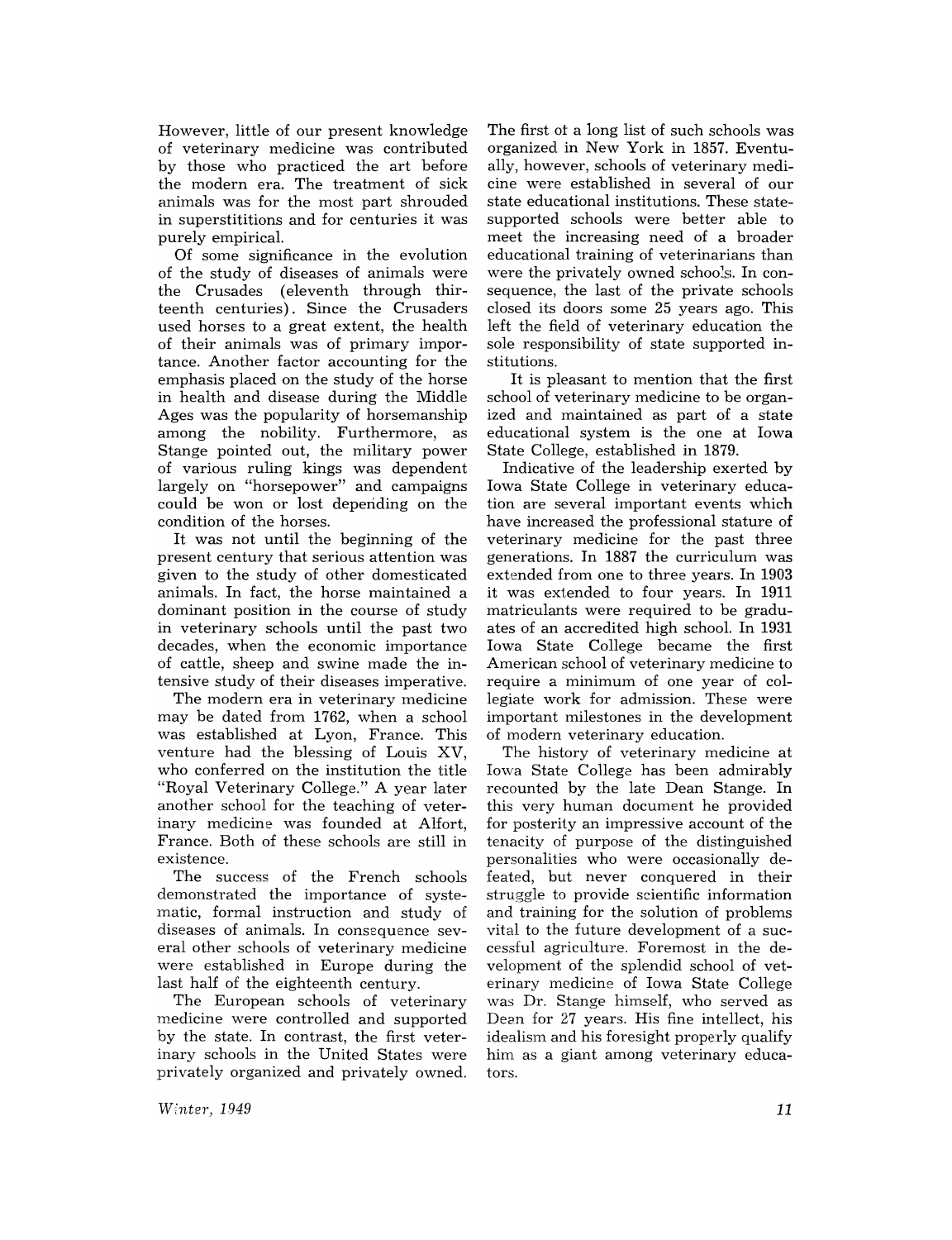Professional schools for the training of veterinarians were started by educational institutions in several other states as follows: Ohio and Pennsylvania, 1884; New York, 1894; Washington, 1896; Kansas, 1905; Alabama and Colorado, 1907; Michigan, 1909; Texas, 1916; and Georgia, 1918. More recently, to meet the increasing demand for more veterinarians, schools have been authorized by the University of Illinois, the University of California, the University of Minnesota, Tuskegee Normal and Industrial Institute, the University of Missouri and the Oklahoma Agricultural and Mechanical College.

#### Improved Curricula

With the exit of the private schools from the field of veterinary training many significant changes in the curriculum have been and are being introduced, and the course of study has been lengthened. In addition most schools now require that students accepted for professional training have previously completed two years of pre-veterinary training of college grade.

The careful selection of all students who enter the veterinary colleges and the high academic standards now being insisted on insure a type of professional training for veterinarians comparable to that of our better medical colleges. In fact, the curriculum of the modern veterinary school includes essentially the same basic subjects as that of the modern medical school.

The present graduates of our veterinary colleges are keen-minded young men, possessed of the best of technical training and aware of their opportunities and responsibilities. These men are experts in the science of animal health. Their talents and availability provide a comforting assurance that in America, serious animal plagues, which might otherwise reduce important items of our food supply to an alarming degree, are not likely to occur.

An important factor in raising the standards of veterinary education in the United States has been the American Veterinary Medical Association. This organization, which has a membership of

approximately 9,000 graduates of recognized veterinary schools, represents all of North America. By a system of periodic inspection, it· has elevated the quality of teaching provided for students in the respective veterinary schools. There are at present 11 veterinary colleges accredited by the American Veterinary Medical Association: 10 in the United States and 1 in Canada. In other parts of the world there are approximately 100 veterinary schools.

While most of the graduates of veterinary schools become private practitioners, a considerable number are employed by the various states and by the United States government. A relatively small number pursue a career of teaching or research or both.

To recapitulate: the development of veterinary medicine, like that of the other professions, has been a slow and at times a painful process. From a beginning handicapped by ignorance and superstition, a science of animal health finally emerged which has attracted men of high character and intelligence. As a consequence, the profession as now constituted requires no apologies. Its accomplishments in safeguarding the health of farm animals and of human beings are notable examples of man's ability to use facts, not alone for selfish ends but also beneficently for the welfare of society.

Economics is the pulse of our agricultural industry. Of the many factors that determine profits or losses from year to year, one of the most important is disease, both plant and animal. Fortunately, by the application of knowledge most diseases can be brought under satisfactory control and some, if sufficient effort is expended, can be eradicated. If disease is not controlled, its results may well be devastating.

In 1942 the United States Department of Agriculture estimated the total value of the livestock—including poultry— of our country as slightly more than 7 billion dollars. At present prices this figure may well be doubled. A full understanding of what this stupendous industry means to our national welfare connotes the frightening responsibilities that con-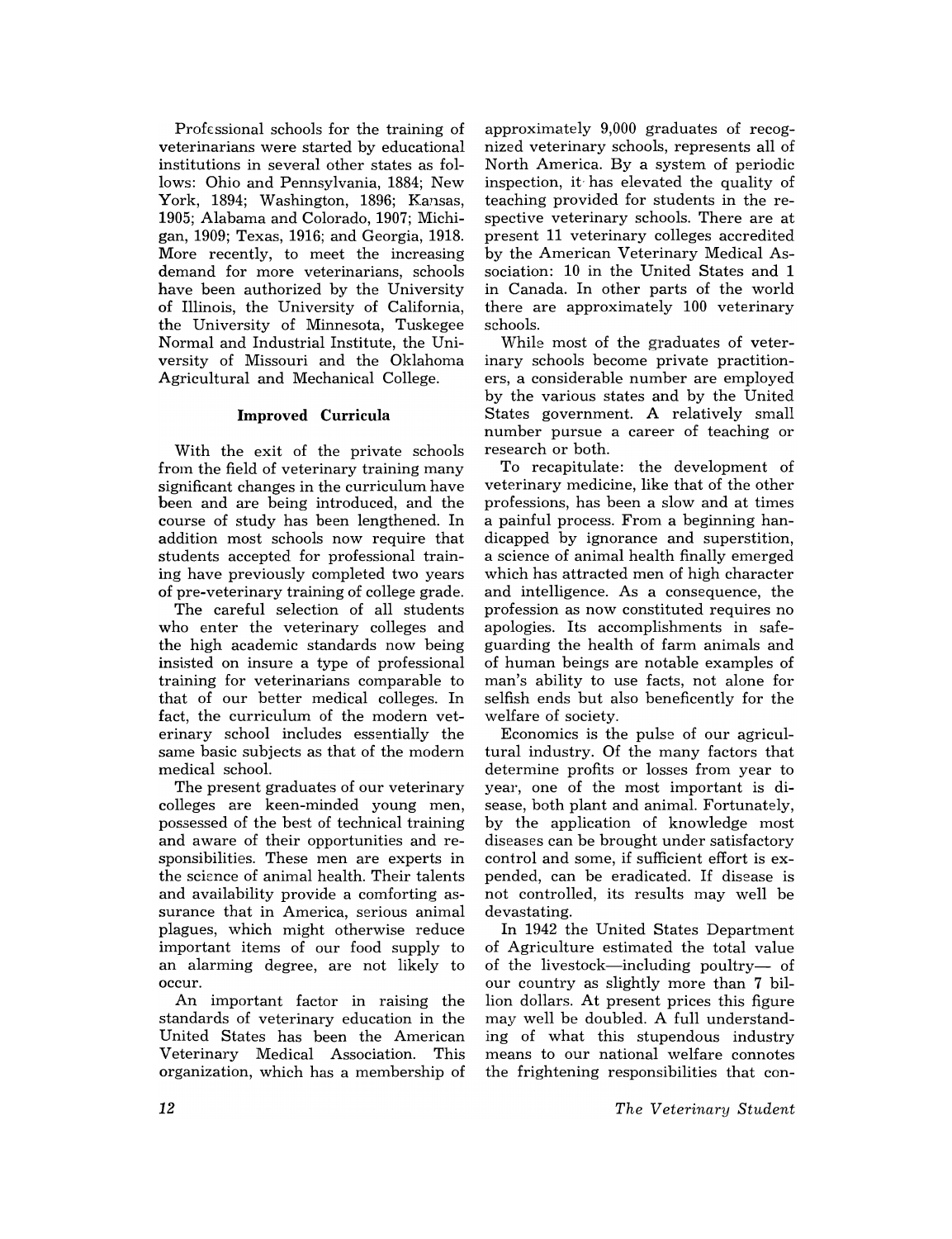tinuously confront the veterinary profession. Should any one of a half dozen highly contagious diseases of cattle, swine or poultry be permitted to establish itself *in* this country and to spread unopposed, the consequences would be calamitous. It is the responsibility of veterinary medicine as the guardian of animal health to preclude such a catastrophe. This cannot be done by the veterinarians unassisted. The intelligent cooperation of the livestock industry is imperative. Happily, the notable achievements made in the control of major animal disease problems in the United States have been accomplished by such cooperative efforts.

Although livestock in the United States and Canada is probably the healthiest in the world, we must not become complacent and assume that preventable livestock losses have been reduced to a minimum. In a report issued in 1942 by the United States Department of Agriculture the annual losses from the more important diseases of livestock and poultry were estimated at more than 500 million dollars. As a matter of fact, owing to our failure to maintain a national agency for the tabulation of all livestock mortality, precise information concerning deaths of livestock is not available. The actual value of losses of livestock is without doubt greatly in excess of the figure quoted. Furthermore, losses due to nutritional and parasitic diseases, which inflict tremendous economic damage without necessarily causing death, are impossible to compute. It has been estimated that animal losses from parasitism alone From the point of view of economic amount annually to nearly 300 million loss, hazard to human health and the dollars. (Incidentally, the veterinary ubiquitous character of the disease, tuschool at Iowa State College has been berculosis is without question the most foremost in emphasizing the importance important disease of cattle. This worldof control of animal parasitism to the ani- wide disease is a major problem, especmal health.) Other losses that are fre- ially in many areas of western Europe. quently overlooked are those resulting In the United States tuberculosis of cattle solely from injuries incidental to shipping: has become relatively rare, as a result of These losses, which are largely prevent- the successful plan or eradication set up able, have been estimated at \$11,500,000 cooperatively between the respective annually. states and the federal government in 1917.

which are seldom considered in estimating were tuberculous. Twenty-five years later, the over-all drain on our agricultural as a consequence of the slaughter of all Economy are the figures pertaining to dead cattle that had reacted to tuberculin, the

farm animals processed by renderers. Recent information indicates that there are approximately 500 rendering plants in the United States and that the sale value of their products is approximately 400 million dollars yearly. This income is derived from the sale of 64 million pounds of hides, 500,000 tons of fat and nearly 1 million tons of meat scrap. How many animals that might have contributed to our food supply are represented by these figures is problematical.

In any consideration of the economic burden to the owners of livestock and to the consumers of livestock products, the money spent on worthless drugs and nostrums should not be ignored. The United States Department of Agriculture has estimated that 10 million dollars are spent annually by livestock and poultry owners for ineffective proprietary remedies. Not only is this large amount of money wasted, but, what is more reprehensible, the condition that is treated is in many instances incorrectly diagnosed. The owner of sick livestock would have more money in his pocket and fewer regrets if he would leave the treatment of disease to his veterinarian.

It is obvious that our animal disease problems have not been completely conquered; yet, during the past 40 or more years gains of tremendous significance have been made. Let us consider a few of these.

#### Tuberculosis Control

Further evidences of livestock losses At that time 5 percent of bovine animals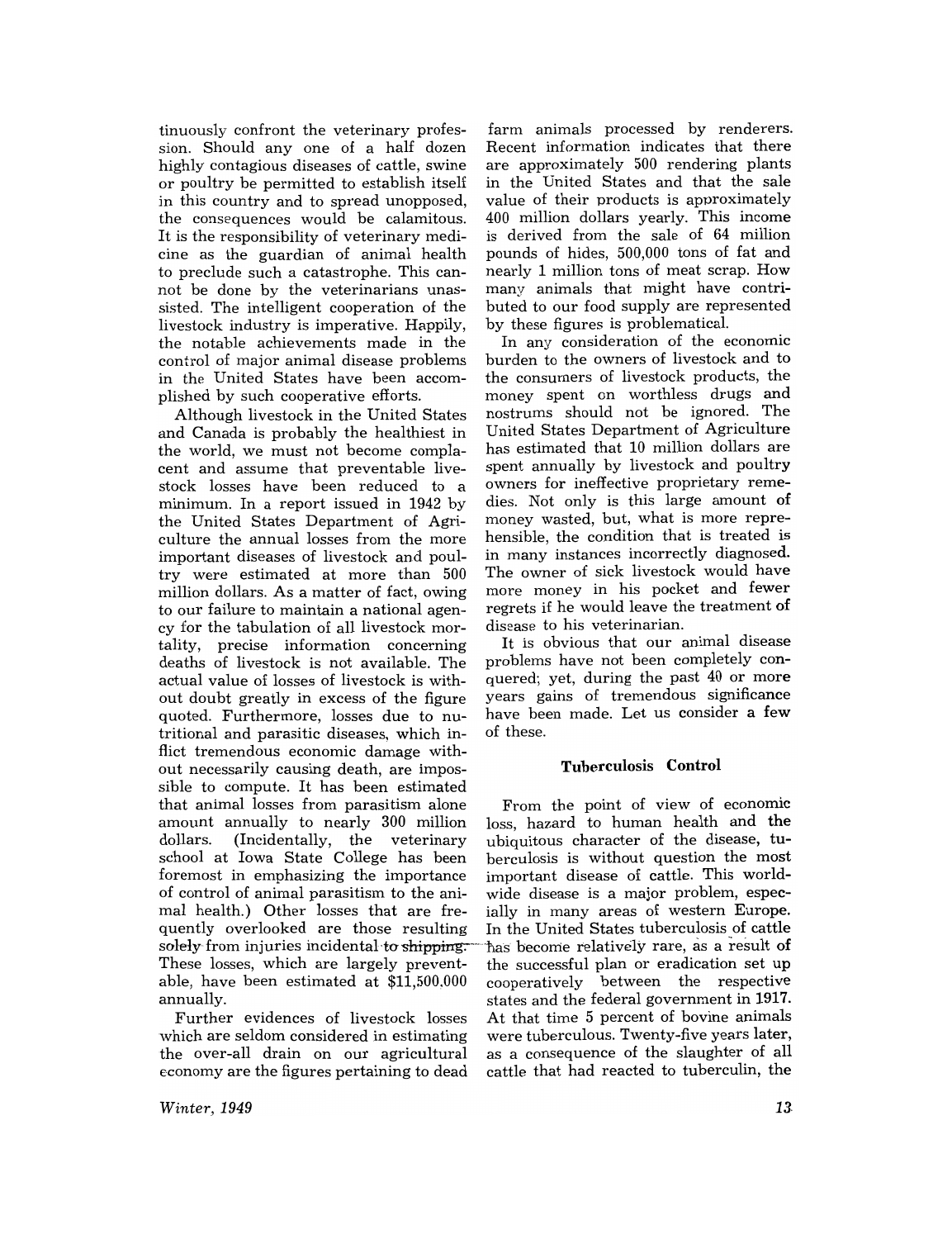incidence of infection had been reduced to 0.5 percent. In 1947 the incidence of tuberculosis of cattle in the United States was 0.2 percent. To obtain this remarkable achievement, it was necessary to test with tuberculin during a 28-year period more than 279 million cattle, of which nearly 4 million reacted to the test and were slaughtered. Approximately 250 million dollars have been spent in carrying out this program but, considering the results achieved, the cost has not been excessive. In the long history of man's conflict with his microbial enemies there is not a more brilliant chapter than that recounting the conquest of bovine tuberculosis in the United States by the veterinary profession.

### Hog Cholera Studies

Hog cholera is a disease of animals with which the farmers of Iowa are too familiar. This practically world-wide disease is without question one of the most devastating of all animal ailments. It has caused enormous losses in the United States for more than a century. The money value of losses in a single year has been as high as 65 million dollars.

'The first successful attack on hog cholera was the direct consequence of a series of brilliant investigations conducted near Ames by Drs. Marion Dorset, C. N. Mc-Bryde, and W. B. Niles, of the Bureau of Animal Industry, during the years 1904 to 1906. These investigators proved unequivocally that hog cholera is caused by a virus, not by the so-called hog-cholera bacillus, and that hogs which recover from an attack of the disease are thereafter immune. On the basis of these observations, Dorset and his associates soon developed a method of immunization of swine against hog cholera. The experience of more than 40 years since this epochal discovery was announced has confirmed the correctness of the original observations.

The importance of this contribution to American agriculture cannot be overestimated. It probably did more to stabilize the swine industry than any single discovery before or since. It is pleasant to relate that the method of immunizing

swine against hog cholera was patented in the name of Dorset with the stipulation that the method could be used by any person in the United States without the payment of royalties.

The campaign to eradicate Texas fever, or, more correctly, cattle tick fever from the cattle of the United States is probably the most stupendous and protracted attack ever made on a major parasitic disease. The success of the campaign to eliminate the tick, *Boophilus annulatus,* which serves as the intermediate host for the protozoon responsible for this disease, is truly one of the notable accomplishments of medical science.

For more than a century before the cause of the disease was definitely known, cattle tick fever had been the most serious obstacle to the cattle industry of our southern and southwestern states. Early in the present century the yearly losses due to this disease were estimated at 40 million dollars. Until the cause of the disease was definitely established and the role played by the tick in its transmission was discovered, effective means of combating this disease were unknown.

The tangible benefits of the campaign to conquer cattle tick fever, which began in 1906, include (1) nearly 50 percent greater productivity of dairy cattle in previously tick-infested territories; (2) an increase in the size of dairy herds and improvement of the herds by the introduction of purebred and good grade stock; (3) an increase by several million of the total cattle population in the South; (4) organization of cow testing associations, the erection of cheese factories and creameries. and the development of a diversified agriculture; (5) a marked increase in the value of farms that have been freed from the cattle fever tick.

Eradication of the parasite responsible for the transmission of cattle tick fever has returned to the people of the South untold millions of dollars and made possible a prosperous cattle industry in a large area of our country in which this was not possible previously. The brilliant research that proved the tick responsible for the transmission of cattle fever and the successful fight against the cattle tick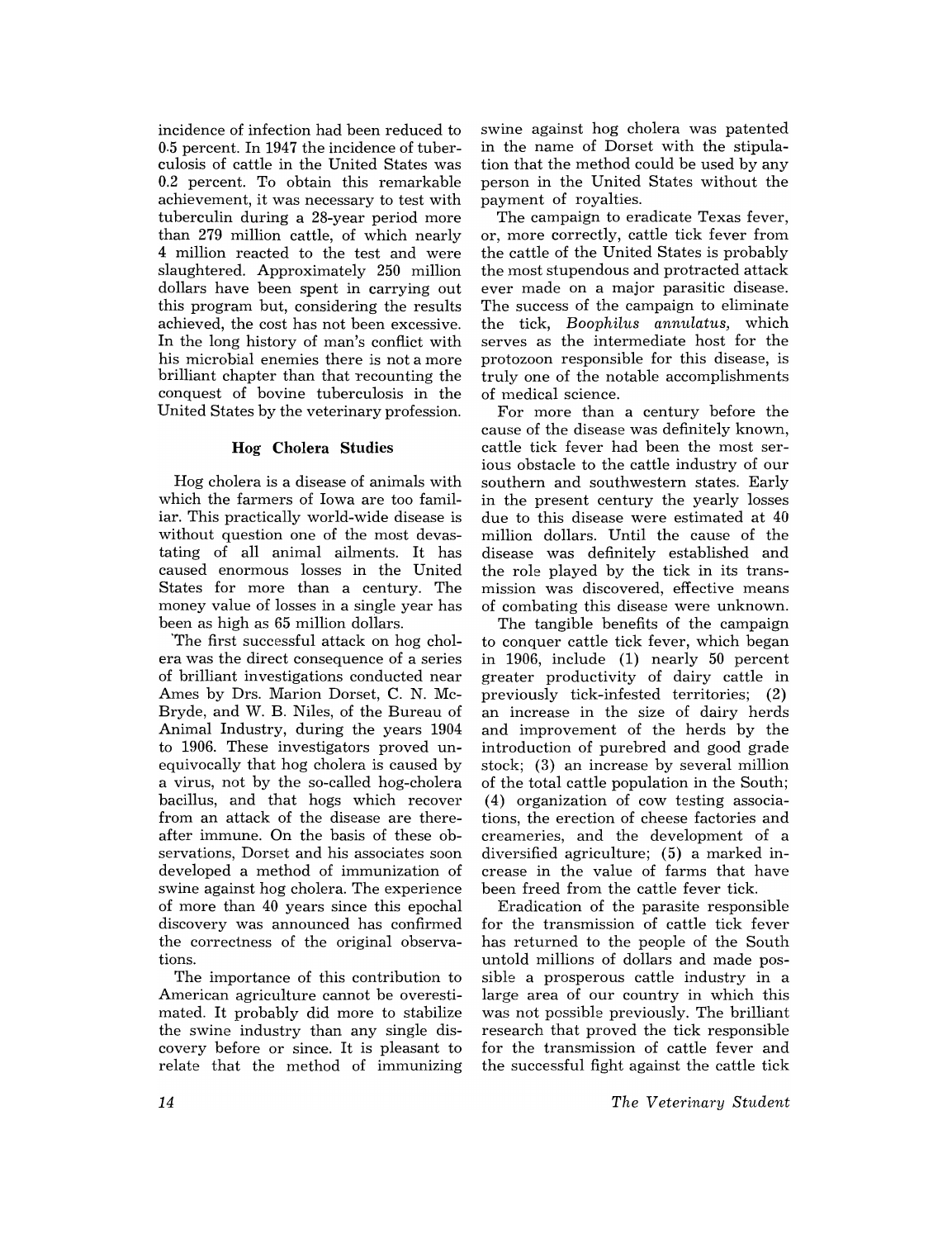which followed stand as one of the finest achievements of veterinary medicine.

Time will not permit more than brief mention of other significant contributions to our agricultural economy. Foremost of the other animal diseases that threaten the economic welfare of the American farmer are brucellosis of cattle and swine and pullorum disease of chickens. For both of these conditions veterinary medicine has provided methods of control, if not of eradication. Other important animal diseases that, as a consequence of research and study by veterinarians, are no longer unopposed include bovine mastitis, equine encephalomyelitis, anthrax, glanders, blackleg, fowl leukosis, distemper of dogs, rabies and an impressive list of parasitic diseases and nutritional disturbances.

When the contributions of veterinary medicine to American agriculture are examined objectively, two important conclusions emerge. The first of these is that, through knowledge gained by research and by the practical application of scientific facts, veterinarians, in cooperation with livestock owners, have contributed immeasurably to American agriculture. Without veterinary control of a host of animal diseases, pestilence, insecurity, poverty, economic disaster and insufficient food supplies would be of common occurrence.

The second conclusion which is painfully evident is that, in spite of the gains made, veterinary medicine has by no means conquered the many disease problems that still manace our livestock. Howevr, if the profession can continue to provide a sound, basic, scientific training to young men of character, imagination, and foresight, and if society will supply adequate financial support to implement research and more research, many diseases that still exact an enormous toll from the livestock industry will be eliminated or rendered impotent. The future is challenging and the outlook is bright.

Many diseases of animals are transmissible to human beings. Consequently, their control, and their elimination when possible, is of great importance to human health.

#### Disease **Transmission**

The number of animal diseases communicable to man is uncertain. The list, however, contains many that will produce grave and disabling illness or even death. Among these are bovine tuberculosis, brucellosis, rabies, anthrax, tularemia, glanders, psittacosis, swine erysipelas, plague, equine ecephalomyelitis and more than 80 different diseases caused by animal parasites occurring in a wide variety of species of animals.

Most of the diseases of animals to which man is susceptible occur in our domesticated species. The manner by which human beings become infected varies. Infection may occur by direct exposure to the infective agent; by the ingestion of raw on inadequately cooked flesh of diseased animals, or of raw or imperfectly pasteurized milk; or by being bitten by certain blood-sucking flies, fleas, lice and ticks which serve as vectors.

The threat to human beings of those diseases of animals communicable to man has diminished in direct ratio to the ability of veterinary medicine to suppress the respective diseases in their natural hosts. For example, in the United States tuberculosis of children as a result of their drinking raw milk from tuberculous cattle practically never occurs. In Great Britain, where tuberculosis among cattle is rampant, 2,000 children die annually from tuberculosis derived from the milk of tuberculous cows.

The suppression of anthrax and glanders in their natural host has also reduced the hazard of these diseases to man. The same may be said for rabies, although this problem is far from solved. We have sufficient knowledge to eliminate rabies from our domestic animals completely within a relatively short period, but so far we have not applied this knowledge effectively. Less sentimentality and more realism in dealing with this problem are urgently needed.

Besides preventing animal diseases hazardous to human health and recognizing these diseases in sick and in dead animals, veterinary medicine has erected several other effective barriers against

*Winter, 1949*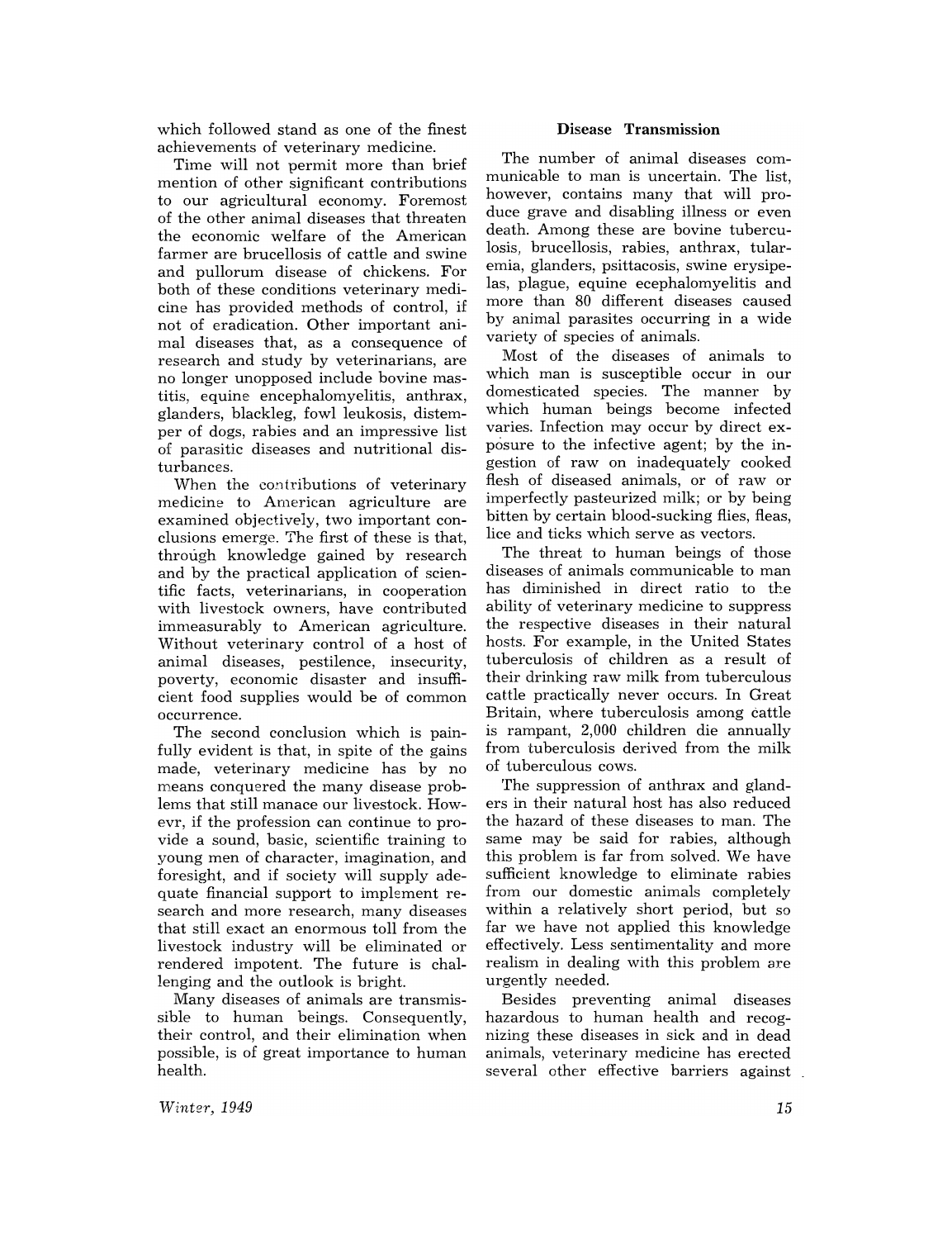animal diseases transmissible to man. These include (1) vigilant state and federal veterinary regulatory services, (2) supervision of milk supplies and (3) a nationwide system of meat inspection for all meat-packing concerns engaged in interstate commerce. This system is responsible for separating unwholesome meat from that suitable for human consumption.

Another contribution of veterinary medicine to human welfare was the demonstration for the first time that an infectious agent can be transmitted from animal to animal by an insect serving as an intermediate host. This discovery, by Drs. F. L. Kilborne, Theobald Smith and Cooper Curtice, of the Federal Bureau of Animal Industry, may properly be considered one of the epochal achievements in medical research. Their solution of the mystery of cattle tick fever ultimately led to the discovery that many other important diseases are also transmitted by intermediate hosts. Other diseases transmitted by insect vectors include malaria, yellow fever, typhus fever, African sleeping sickness, Rocky Mountain spotted fever, nagana and bubonic plague.

#### **Human Health**

Although responsibility for the recognition and suppression of animal disease dangerous to human health belongs primarily to veterinary medicine, the task can be successfully accomplished only by the closest cooperation with the medical profession. Each profession has much to give the other for the betterment and protection of human welfare.

The development of veterinary medicine has been in response to a definite demand for provision of a much needed and important service. The training necessary for graduation from our veterinary schools has become increasingly technical, increasingly arduous, increasingly prolonged and increasingly expensive. The graduates possess an educational equipment comparable to that possessed by those trained for the other branches of the medical sciences.

Stock owners and poultrymen are becoming better informed with every passing year. They are entitled to, and will demand, the best that modern veterinary medicine can provide. Incompetence and complacency on the part of veterinary medicine will not and should not be tolerated. Unless the profession keeps not only abreast but a little ahead of the times, confidence will be lost and other means will be sought to meet the disease problems of our livestock industry.

### **Educators Needed**

The task of providing and maintaining a veterinary service commensurate with its present and future responsibilities rests largely with the faculties of our veterinary schools. It is here that the future is confronted with a serious uncertainty. The availablity of qualified men in sufficient numbers to staff our existing schools properly is a source of deep administrative concern. Men capable of the best in teaching and research are the products of long and expensive specialized training. Unfortunately, entirely too few graduates of promise for a career of teaching or research have been willing to accept a meager salary and devote a lifetime to the dissemination of knowledge and to exploration of the unknown. There must be a realization by the state that the teaching and research staffs of professional schools are subject to a highly competetive market. To obtain and retain competent teachers and investigators it has become increasingly necessary to meet this competition, not by adequate salaries alone but by providing for every member of the staff conditions that will permit the most satisfying career.

Facilities and time should be available to so-called full-time teachers for at least a modest research program. The really great teachers of the medical sciences speak from their workbenches and, as a consequence, their teaching has that quality of truth that is the essence of all know ledge. Science is ever-changing and what was considered to be true yesterday may not necessarily be true today or tomorrow.

*The Veterinary Student*